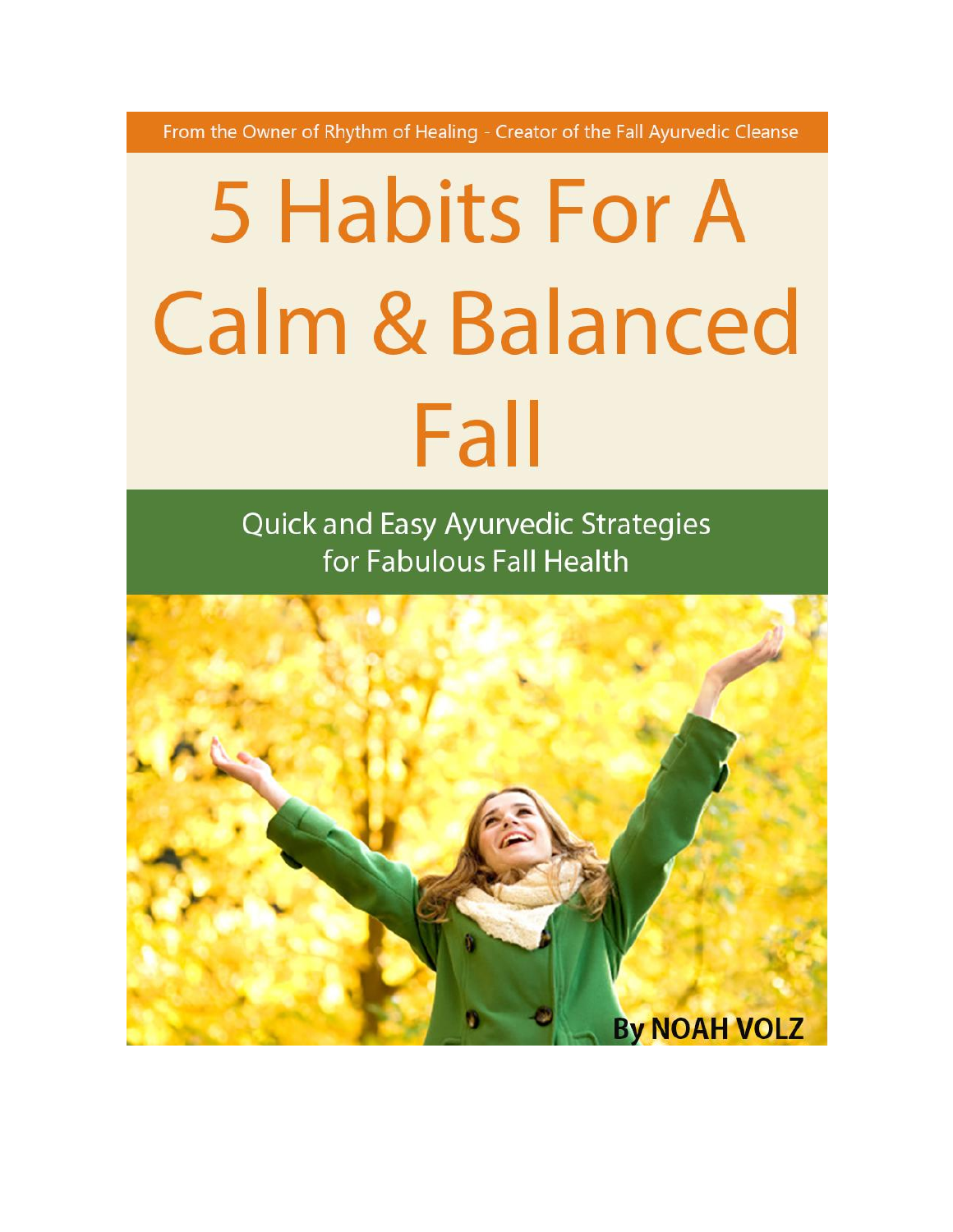#### **Table of Contents**

<span id="page-1-0"></span>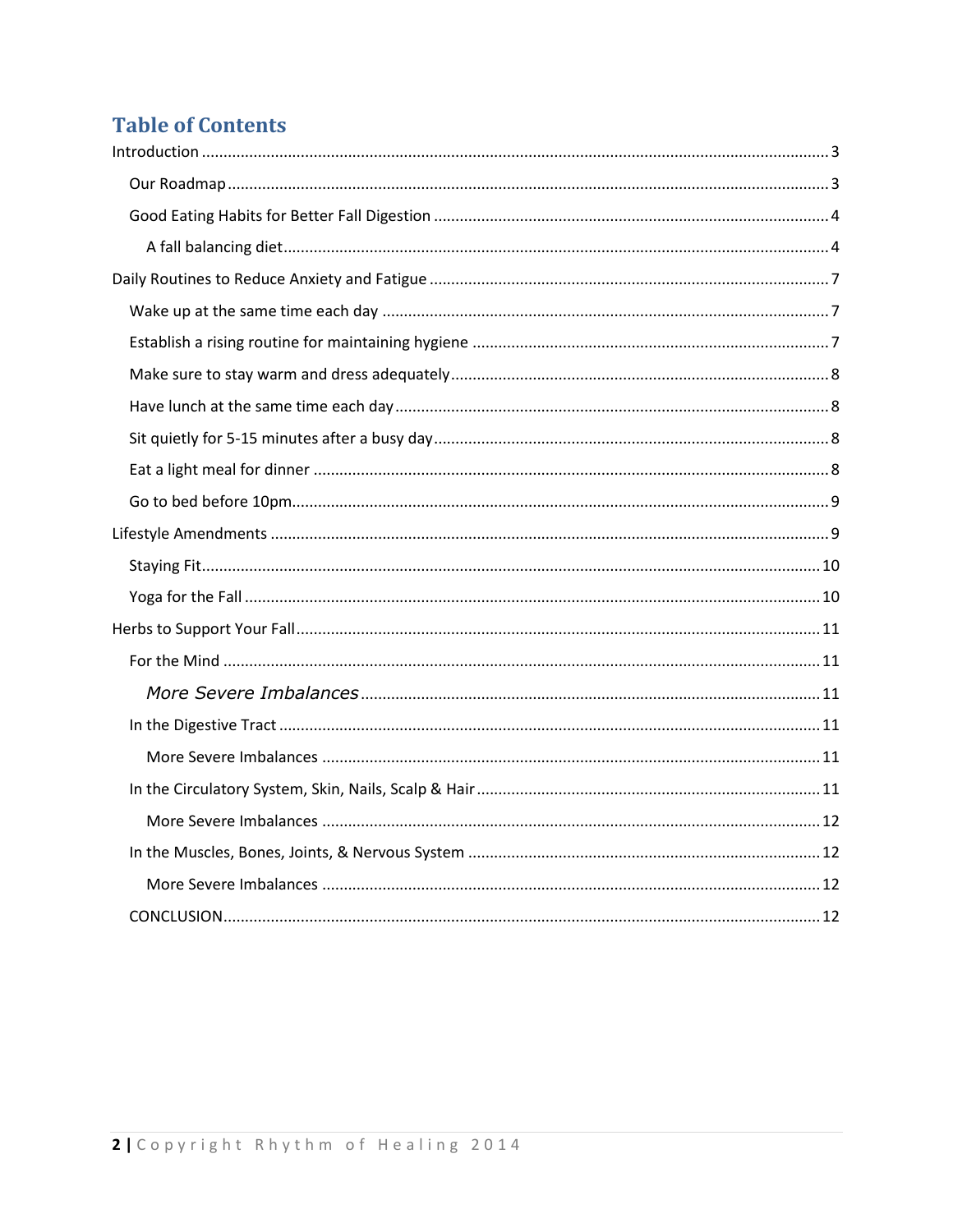# **Introduction**

Fall is in the air and it creeps in through open windows at night, cooling off the lingering heat of summer. The colors shift, the leaves crackle and the trees draw their life blood inward. As kids go back to school, parents relish their opportunity to experience peaceful days with fewer activities. As the world grows bigger with the effect of technology it seems ever more important to connect with our communities and act locally. By honoring and aligning with the transition between summer and winter we are able to tune into the silence and engage the winds of change in our lives. During this transition it is important to balance the dry, cold and rough qualities of fall. It is also a time when the veil between dimensions softens. We celebrate such rituals as the Day of the Dead and give thanks for the bounty of summer during Thanksgiving. Use this guide as inspiration be mindful about staying warm, creating routine and, like the trees, protecting your vital fluids this fall. Eventually you will be able to re-imagine your seasonal rituals in a fresh new way.

## <span id="page-2-0"></span>**Our Roadmap**



Our day to day activities are governed by habits. Depending on whether these habits are appropriate based on the time, place and circumstance in which we find ourselves we may or may not be supporting our health. The concept that governs whether this interaction between environment and the body is beneficial is "like increases like." For example, when you are in full sun, your body temperature goes up

and when you are in cold water your body temperature goes down. This is and example of the external environment affecting us, but it can also be our internal thoughts or emotions that create change in our body's or minds. Many of us live relatively insulated lives moving from house to office to car. We are still affected by the qualities of the fall season. Think of the weather, how would you describe it? In general the qualities that embody fall are cool, dry, light, and windy. As like increasing like our primary goal is to insulate ourselves against these qualities so they do not increase in excess. We do this by spending more time with friends, staying warm, doing less, eating physically and emotionally nourishing foods, and performing grounding rituals. The five habits for a healthy fall are based around incorporating these suggestions into your life in quick and easy ways that assist you in minimizing the season's detrimental effects on your physiology. Any constitution can benefit from these recommendations but they are especially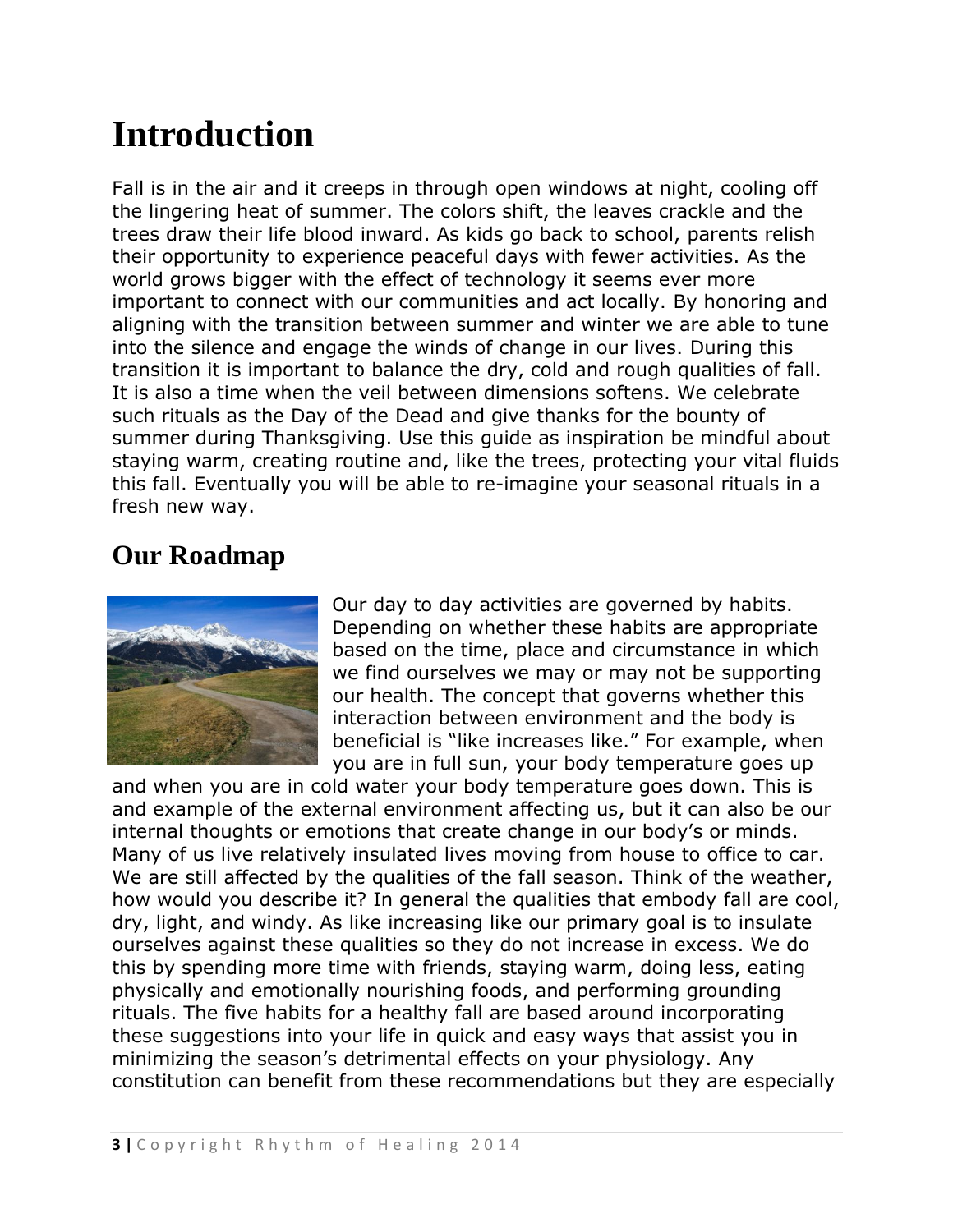useful if you are a Vata constitution and have a thin frame, quick mind and variable digestion.

## <span id="page-3-0"></span>**Good Eating Habits for Better Fall Digestion**

There many habits that can improve our overall digestion, but in order to mitigate the effect of the cool, dry and windy weather we can take specific actions that will provide the most benefit to our digestive system. This is a general approach and may not fully account for the differences in climate across the entire world. For example if you live in Alaska then eating warm soups and stews will support you the most, but if you live in Southern California then soups and salads would be an better choice. Focus on the principles instead of the specific foods suggested.

#### <span id="page-3-1"></span>**A fall balancing diet**



Have you ever noticed that your body naturally craves salads in the summer, but as the nights cool off you start to gravitate towards foods that are warm, oily, cooked and well spiced? Why do you think that is? Biologically we are programmed to live in accordance with the natural and

environmental rhythms and heavier foods, such as healthy oils, nuts and meats give us the nutrients we need to thrive over a long winter. However, it is important to not overeat and to monitor digestion--making sure that these dense foods are properly digested.

The best way to do this is to monitor your tongue upon arising. See the picture below (if they don't gross you out).

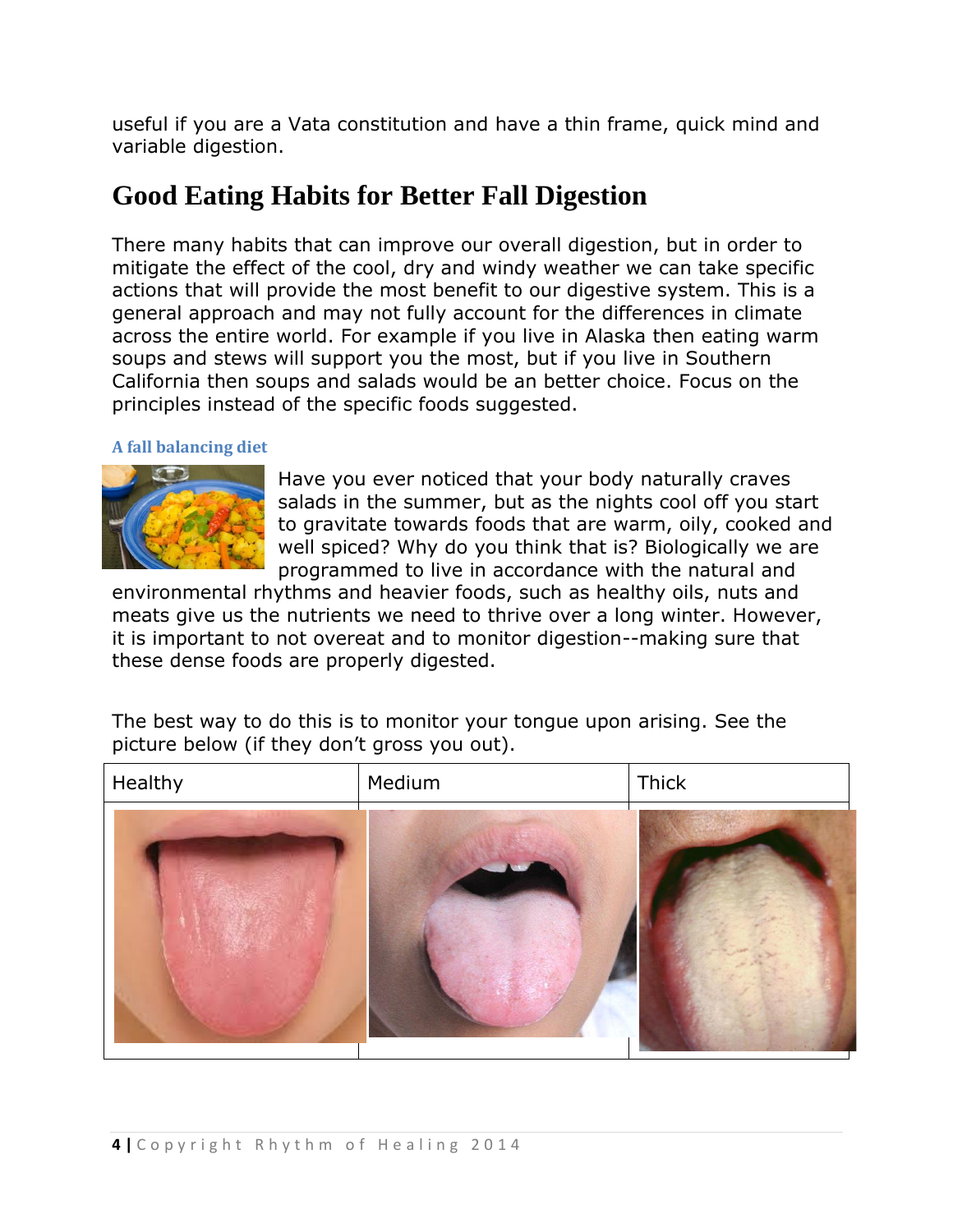Check your tongue in the morning to see if the coating on top is getting thicker, this is an indication that you are not digesting your food and may be accompanied by excessive gas, bloating, or heaviness after eating. If you have any of these symptoms or a medium to thick tongue coating choose lighter fare or eat less throughout the day. Once you have assessed the state of your digestion through your tongue and have determined that you need to improve your eating habits here are some habits you can follow:

- 1. Drink ginger tea between meals by grating a teaspoon of fresh ginger per cup of tea and drink between meals. You can add a little honey for sweetness. This will gently stimulate digestion and support digestion of heavy foods.
- 2. Reduce the amount of sweets you eating to less than a couple times a week and choose sweet treats that are warm such as banana bread or carrot cake.
- 3. Drinking warm almond milk with cardamom an hour after dinner can also keep your body insulated from the windy cold weather outside and help you sleep which will indirectly support your digestive organs.

In addition to these three healthy habits it can be useful to minimize your intake of certain foods in order to improve digestion and remove the coating on your tongue.

- 1. Reduce your intake of salads and beans that are not adequately spiced and balanced with oil.
- 2. If you eat cabbage, broccoli, cauliflower and potatoes make sure they are well cooked
- 3. Ice cream and stimulating beverages like black tea or coffee are more likely to wreak havoc on your system this time of year. Find substitutes such as warm rice pudding (khir) or beverages like dandy blend during this time of year.

#### *Fruits to Favor*

- Apples (cooked)
- Grapes
- Bananas

Dates

- Lemons
- 
- Mangoes
- Oranges
- Prunes (soaked)
- Raisins (soaked)

#### *Vegetables to Favor*

- Beets
- Carrots
- Cooked greens
- Onions
- Avocados
- Sweet Potatoes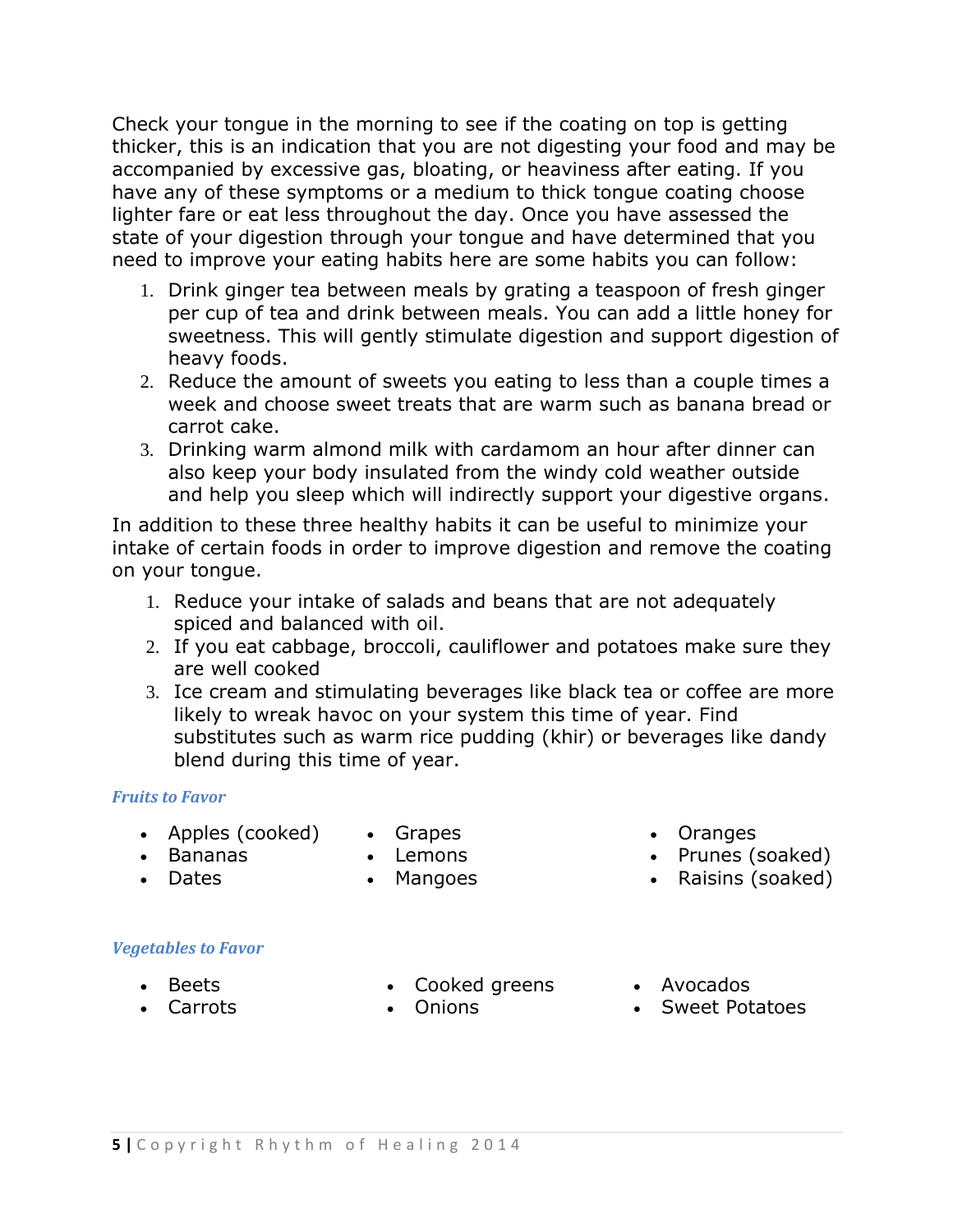#### *Grains to Favor*

- Amaranth
- Brown Rice

Oats

- Quinoa
	- Spelt

#### *Legumes to Favor*

• Kidney Beans

• Basmati Rice

- Tempeh
- Mung Beans
- Black Beans
- Red Lentils

#### *Nuts & Seeds to Favor*

All nuts and seeds are supportive of a balanced Fall

#### *Dairy to Favor*

- Butter
- Goat Cheese
- Ghee
- Homemade Kefir
- Warm Milk or Cream
- Fresh Yogurt

#### *Animal Products to Favor (if you eat them)*

- Beef
- Buffalo

• Chicken Eggs

- Shrimp
- Turkey

#### *Oils to Favor*

- Avocado oil
- Ghee (Clarified butter)
- Cold pressed Olive oil
- Almond oil
- Safflower
- Cold pressed Sesame oil

#### *Sweeteners*

• Honey

- Maple Syrup
- Stevia leaf
- 
- Molasses
- Rice Syrup
- Coconut sugar

#### *Spices to Favor*

All spices are good for improving your Fall health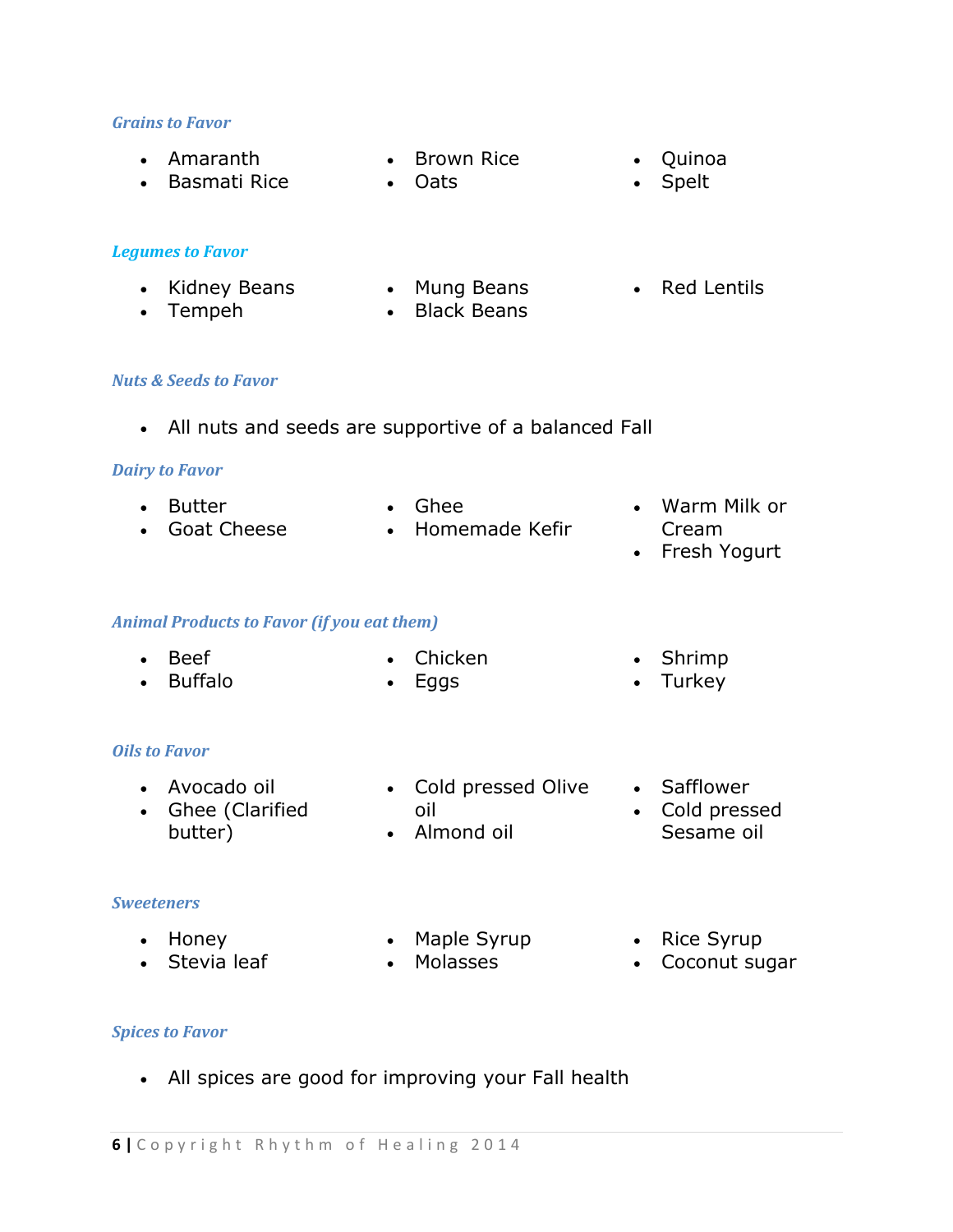# <span id="page-6-0"></span>**Daily Routines to Reduce Anxiety and Fatigue**



In order to keep yourself grounded and centered amidst all the activity of fall it is important to establish and maintain consistent daily routines. These routines will help you to stay aware of the changes happening within and will allow you to respond accordingly. Channel the freedom and creativity that you love and cherish into creating more productive routines and rituals to maintain

balance. Here is a sample of daily routines for feeling grounded this fall.

## <span id="page-6-1"></span>**Wake up at the same time each day**

As the winds of change are in full effect during the fall it is very important to establish a consistent routine. Optimally waking up at the same time each day without using an alarm clock will set the day off on the right foot. If you have trouble waking up try this. Before bed think to yourself that you will wake up 15 minutes before your alarm is set to go off. Imagine yourself waking up and looking at the clock and having the time be when you are planning to wake up. If you are consistent with this for about 7 days then your biorhythms will acclimate to this and you will be able to wake up before your alarm and not be jarred from sleep. Wake up at the same time at least 5 days a week in order to establish the routine, but realize that every routine requires flexibility so that it does not become mechanical and you can assess its benefits over time.

## <span id="page-6-2"></span>**Establish a rising routine for maintaining hygiene**

Everyone will have a different rising routine depending on when they wake up and the amount of time that they have. The suggestions below are a common part on Ayurvedic hygiene for the Fall and can be incorporated into your current morning routine.

- 1. Upon waking drink at least a glass of warm water
- 2. Have a bowel movement
- 3. Take a walk or do some gentle exercise for 15-60 minutes
- 4. Meditate for at least 20 minutes
- 5. Do a self massage with warm oil (Abhyanga)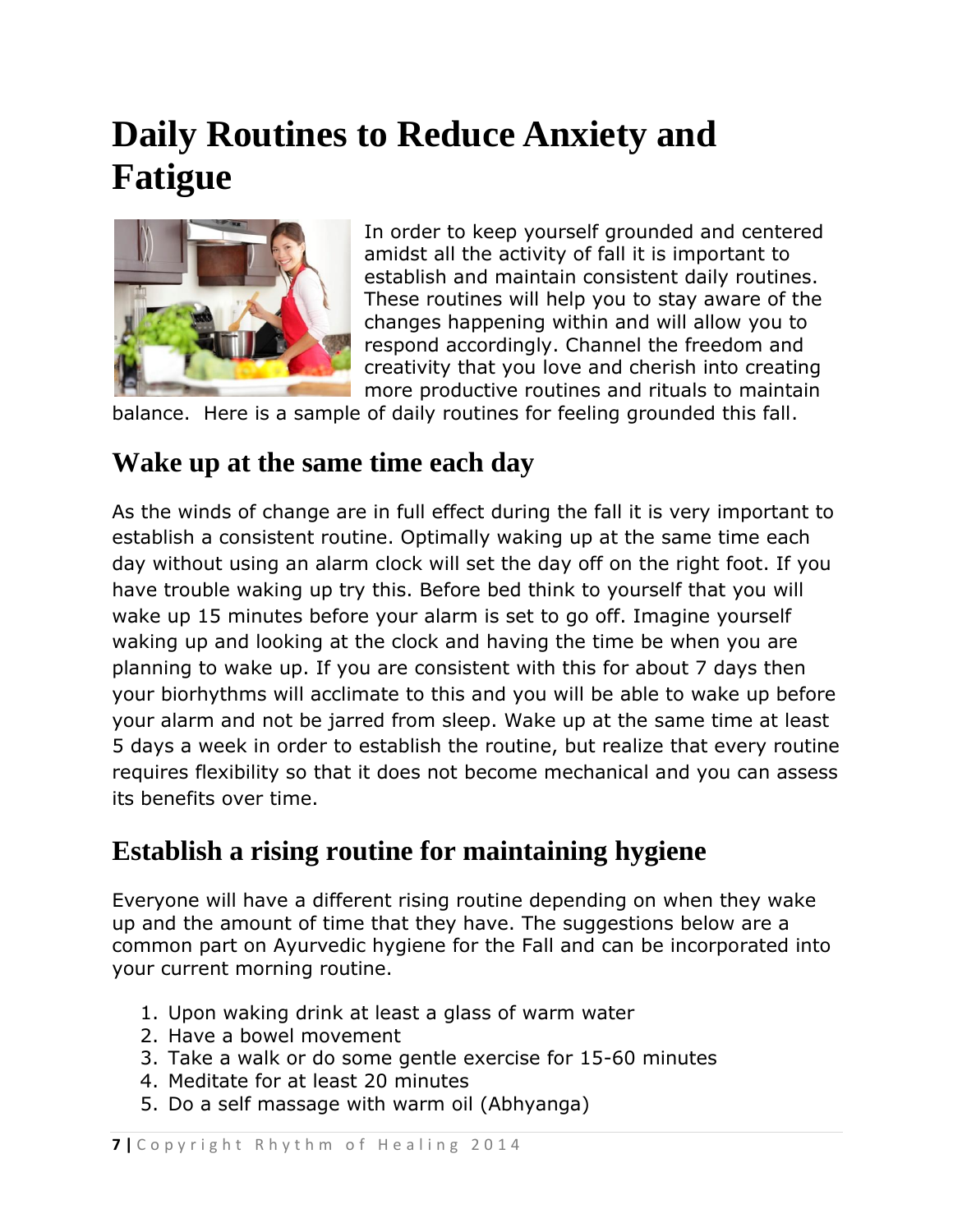- 6. Journal or write for 5 minutes or more
- 7. Put a medicated oil in your nose (nasya)
- 8. Perform oil pulling with sesame or coconut oil
- 9. Take a shower
- 10. Brush your hair 100 times
- 11. Eat a warm vegetable and protein rich breakfast

## <span id="page-7-0"></span>**Make sure to stay warm and dress adequately**

As the mornings and evenings are cooler than the days it can be challenging to choose an outfit that will provide adequate warmth. As much of our heat is lost from our neck and head the easiest way to ensure warmth and to fight infection is to incorporate a scarf into your outfit.

## <span id="page-7-1"></span>**Have lunch at the same time each day**

As mentioned earlier routine is the key to staying balanced in the Fall and keeping an accumulation of Vata from occurring. By maintaining consistent mealtimes your body will be able to optimize the hormonal and enzymatic functions that are based on biorhythms. This will improve your digestive capacity. As lunch is considered the most important meal of the day in Ayurveda start with maintaining a consistent lunch and then over time try am make breakfast and dinner at the same time each day give our take about 15-30 minutes.

## <span id="page-7-2"></span>**Sit quietly for 5-15 minutes after a busy day**

What is the first thing that you do when you get home from a busy day? Do you take time after work to go to the gym or a yoga class? Bringing your work attitude home with you can cause distress and as our day's are usually jam packed in the fall it is important to find a way to incorporate some time for yourself before running from one thing to the next. Optimally this would be a short meditation or breathing exercise in a designated space in your house, but even a walk around the block or a few minutes sitting in the car and breathing can help you clear your mind and set your intentions for relating to those closest to you.

## <span id="page-7-3"></span>**Eat a light meal for dinner**

When we overwhelm our digestion then it can affect our mind and lead to overwhelm, anxiety and fatigue. As our body and mind are connected by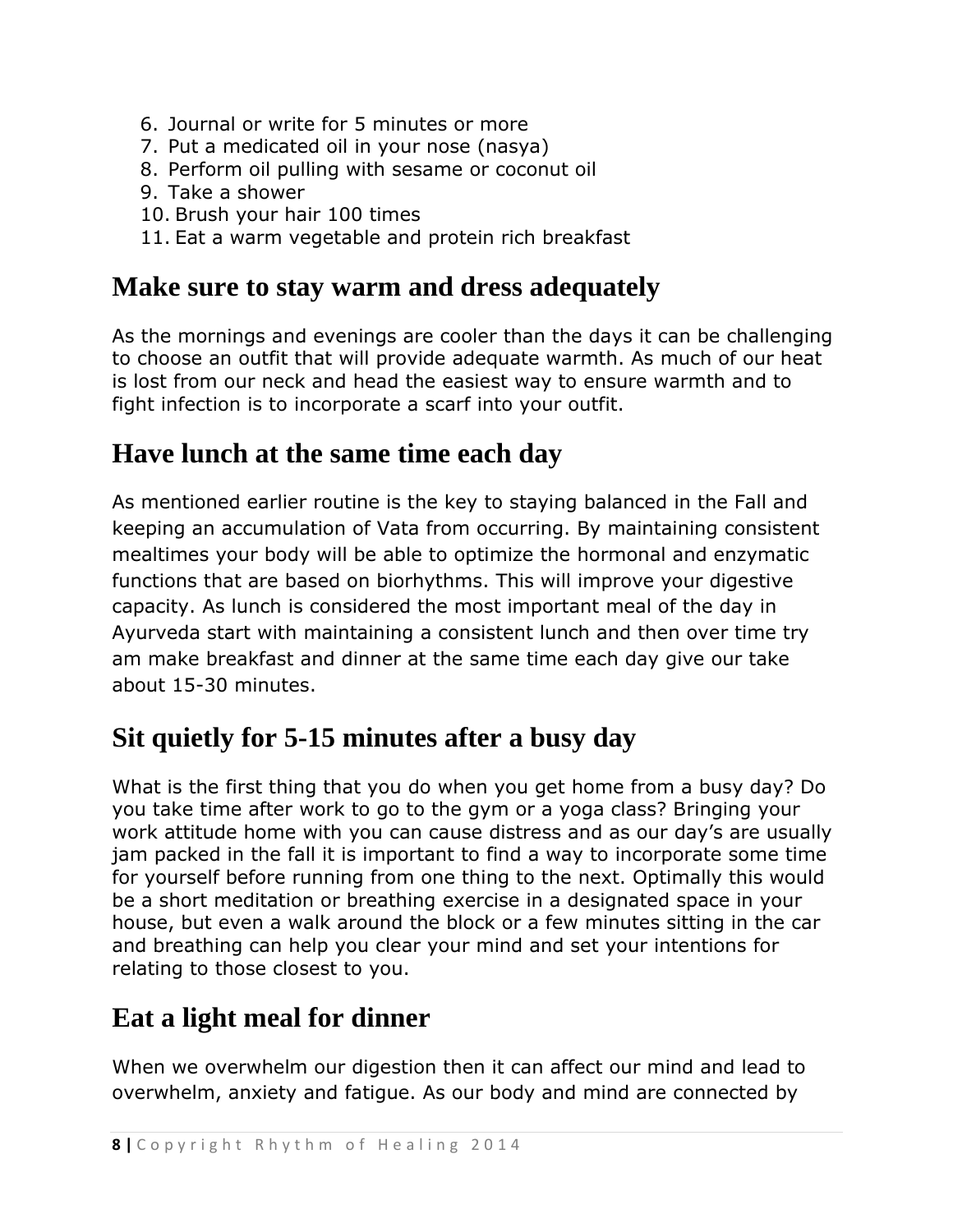focusing on our diet we can create positive effects on the mind. In order to help the digestive system to rest and to use the energy that is normally used for digestion for creating memories and supporting our emotional health it is beneficial to eat a light dinner. Many European countries still do this. The green smoothie used at breakfast can be great for this or have a small sandwich or rice bowl. Don't go back for seconds and skip desert. If you are going to eat desert it is best to have it before lunch.

## <span id="page-8-0"></span>**Go to bed before 10pm**

There is so much research relating our mental health to the amount of sleep that we are getting. Anyone who is sleep deprived knows that cognitive and emotional function don't quite work right when we need sleep. Getting adequate rest is important and based on our biorhythms we tend to get a second wind at 10 pm and can stay up much later. By going to bed before 10 we miss the second wind and that increased energy is used on metabolic functions that improve our overall health.

While all of these daily routines are not realistic for everyone look over the list and determine the ones that you are already doing. Consider that a victory and allow that to be the motivation for focusing on another one. Then prioritize the remaining suggestions and tackle them one at a time. For example if you find that you immediately rush into your house chores after returning from work set aside 5 minutes to sit and breath either in your car or in a quiet room. Once you have been consistent with this recommendation for 10 days in a row try another step.

# <span id="page-8-1"></span>**Lifestyle Amendments**

In the fall a gardener puts the garden to bed by pulling up the summer vegetables and planting a cover crop to replenish the soil with Nitrogen and other nutrients. Ayurveda is sometimes called the path of oil because oil is used to rejuvenate the system. In Ayurveda, this garden is our body, and nitrogen is oil. Oil therapies replenish our bodies in the same way that a cover crop replenishes the soil. One oil therapy is regular self-massage with warm oil. To do this warm up a couple ounces of sesame or olive oil and create a nurturing environment in the bathroom. Start by placing some oil on the crown of the head and continue applying the oil to the rest of the body. Massage yourself in a way that feels natural to you and spend about 15 minutes anointing your body with oil. Complete the process by taking a warm shower and use soap sparingly. In order to remove the oil from the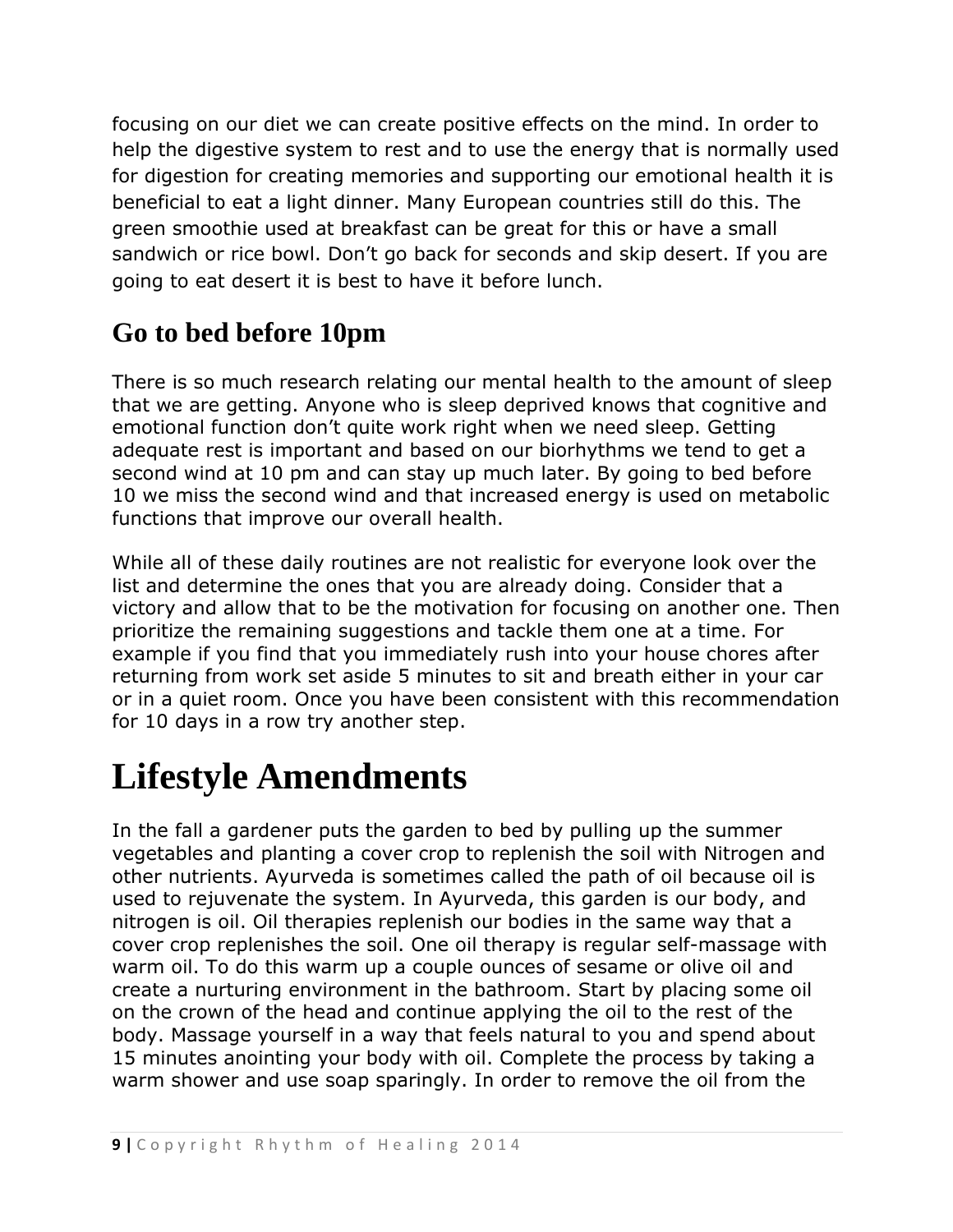hair place shampoo on your dry hair and massage it into a lather, rinsing with water at the end.

## <span id="page-9-0"></span>**Staying Fit**

Exercise is an important way to stay healthy as the weather outside gets cooler. The best time for exercise is between 6-10am or pm. Consider slowing down your pace from your summer activities. If you bike, swim, hike, run or do yoga consider decreasing the duration and intensity by up to 50% for the fall. Fall is a time of letting go and this process is supported by taking adequate time to relax.

Create a meditation practice or build on an already existing practice. Set a goal of meditating twice a day for 20 minutes, once in the morning and once upon returning home from your day's work. Before bed consider journaling, recapitulating, or self-reflecting so that you can begin to notice how these new rituals are affecting your body and mind. It is important to carve out more time to simply *relax*, even though you may find it difficult to "do nothing." If you feel your energy waning, try a short afternoon nap. Remember that "less is more" and that multitasking is certain to disperse your energy.

### <span id="page-9-1"></span>**Yoga for the Fall**



As the days grow colder and the ends of summer chores continue to mount, use yoga to slow down and restore a sense of grounding and centeredness. A simple, slow sequence of yoga postures done three times a week for 45 minute or an hour can help to balance the mind and body for optimal immunity.

During your practice allow your awareness to deepen into the center of the body and connect with the bones. In order to connect in this way feel how the bones hold you up and provide structure and stability. Experience how the muscles make contact with the bones. Choose to do postures that will generate heat in the legs as these are easy bones to connect with. This will wake them up and allow for a more rooted feeling. By using the legs more you will decrease the use of the upper body which will help to ground you and may also release tension throughout the upper body and shoulders. Be careful not to overdo sun salutations or other postures that embrace the use of the arms; overusing the arms can create nervous tension. Allow the deep breaths that yoga cultivates to follow you throughout the day. As you awaken to new way of practicing yoga, invite in fluidity and grace. Also, to avoid feeling rushed, be sure to allow plenty of time to enjoy your practice.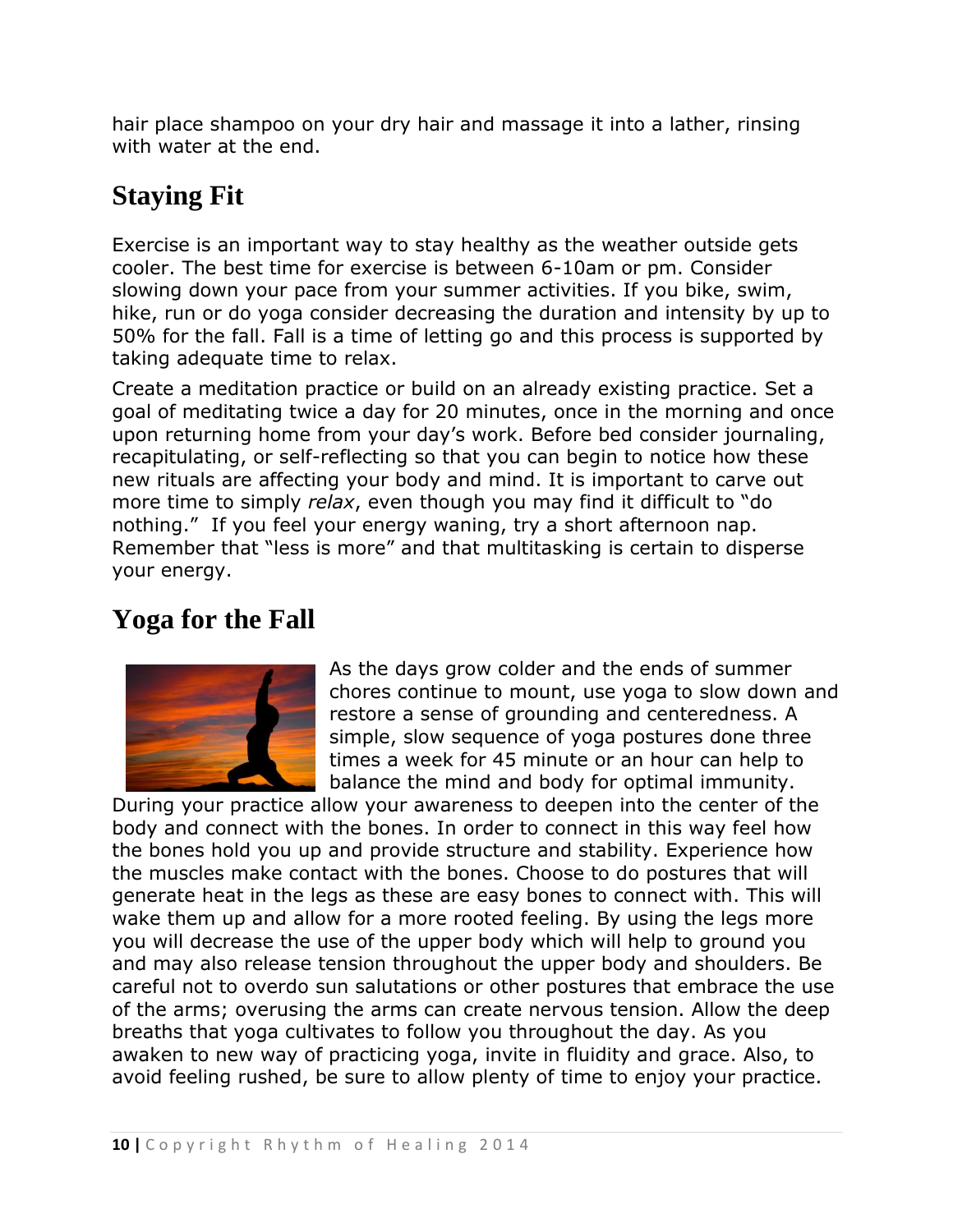# <span id="page-10-0"></span>**Herbs to Support Your Fall**

There is a host of herbs that can support your system against the impending cold and dryness. Finding the right combination is often more effective than taking everything. There are multiple herbs that can be effective treatments for the conditions listed below, but these are the primary herbs that can be used:

## <span id="page-10-1"></span>**For the Mind**

- Anxiety, nervousness- [Arjuna](http://www.banyanbotanicals.com/prodinfo.asp?number=6833)
- Insecurity, restlessness- [Licorice](http://www.banyanbotanicals.com/prodinfo.asp?number=6513)
- Hyperactivity, giddiness-[Vidari](http://www.banyanbotanicals.com/prodinfo.asp?number=6993)
- Interrupted sleep- [Ashwagandha](http://www.banyanbotanicals.com/prodinfo.asp?number=6083)
- Forgetfulness- [Bacopa](http://www.banyanbotanicals.com/prodinfo.asp?number=6413)

#### <span id="page-10-2"></span>*More Severe Imbalances*



- Chronic insomnia- [I Sleep Soundly](http://www.banyanbotanicals.com/prodinfo.asp?number=1271)
- Mental instability, blackouts- [Mental Clarity](http://www.banyanbotanicals.com/prodinfo.asp?number=1091)
- Severe vata-type depression- [Stress Ease](http://www.banyanbotanicals.com/prodinfo.asp?number=1111)

## <span id="page-10-3"></span>**In the Digestive Tract**

- Burps, hiccups, excessive thirst- [Ginger](http://www.banyanbotanicals.com/prodinfo.asp?number=6343)
- Gurgling intestines, gas, bloating-[Fennel](http://www.banyanbotanicals.com/prodinfo.asp?number=6313)
- Constipation, dry feces, hemorrhoids- [Haritaki](http://www.banyanbotanicals.com/prodinfo.asp?number=6903)
- Irregular appetite, mild weight loss- [Coriander](http://www.banyanbotanicals.com/prodinfo.asp?number=6233)
- Pain in the side, pressure under the diaphragm- [Cumin](http://www.banyanbotanicals.com/prodinfo.asp?number=6253)
- A dry taste in the mouth, cravings- [Ginger](http://www.banyanbotanicals.com/prodinfo.asp?number=6343)

#### <span id="page-10-4"></span>**More Severe Imbalances**

- Hard, dry, dark, small, and bullet-like stools- [Dashamula](http://www.banyanbotanicals.com/prodinfo.asp?number=7553)
- Emaciation, irritable bowel syndrome- [Licorice](http://www.banyanbotanicals.com/prodinfo.asp?number=6513)

## <span id="page-10-5"></span>**In the Circulatory System, Skin, Nails, Scalp & Hair**

- Dryness in the skin, lips, or hair, split ends-[Licorice](http://www.banyanbotanicals.com/prodinfo.asp?number=6513)
- Cracking skin, heels, nails or cuticles, and dandruff- **[Bhringaraj](http://www.banyanbotanicals.com/prodinfo.asp?number=6133)**
- Pallor, lusterless skin- [Ginger](http://www.banyanbotanicals.com/prodinfo.asp?number=6343)
- Poor circulation, cold hands or feet- [Cinnamon](http://www.banyanbotanicals.com/prodinfo.asp?number=7463)